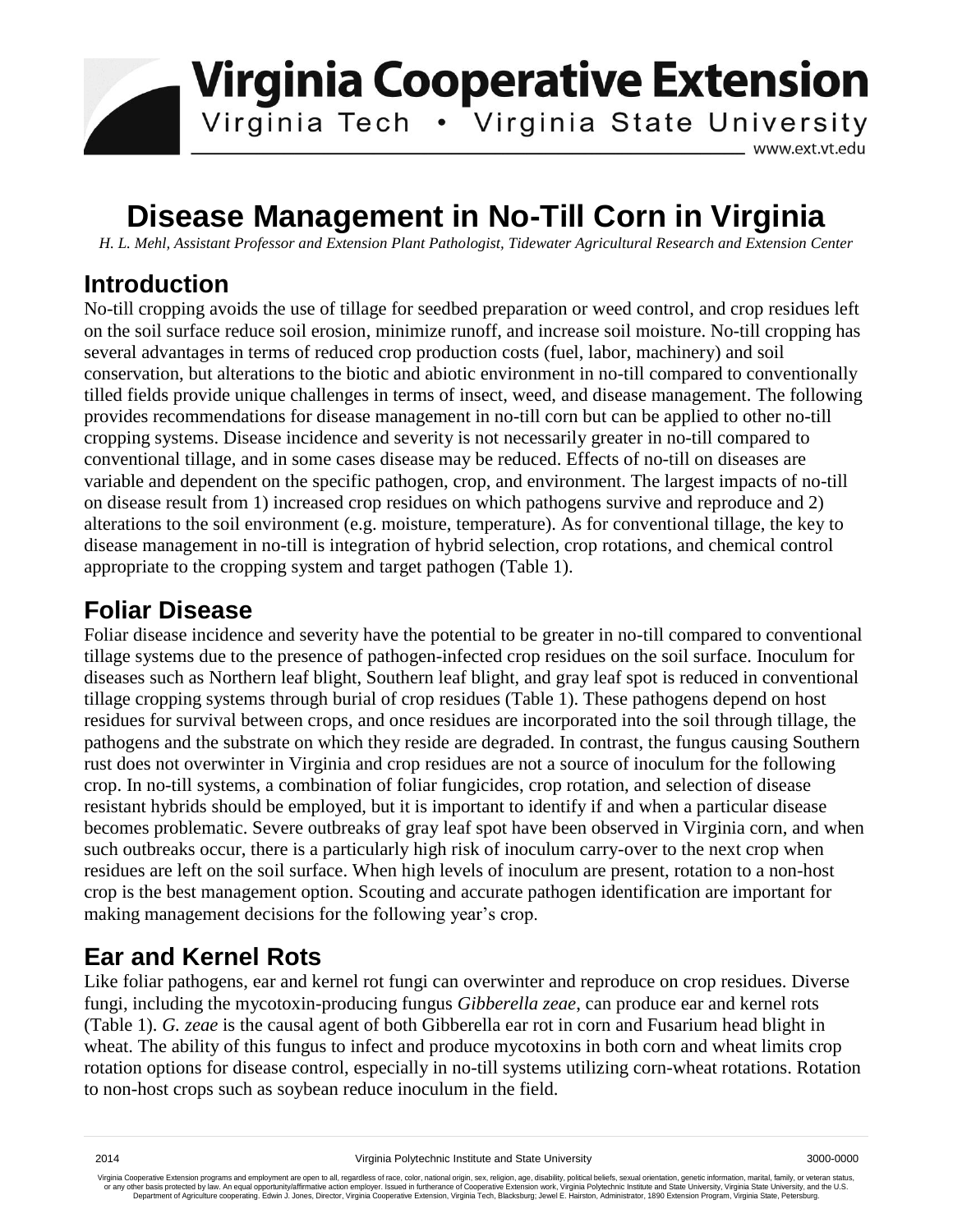## **Stalk Rots**

Stalk rots are caused by a variety of soilborne fungi (Table 1) and can result in lodging and premature death of corn plants. Plant stress during grain filling, including drought stress, insect damage, and foliar disease predispose corn to stalk rot. No-till cropping systems typically have higher levels of soil moisture throughout the growing season and thus may reduce drought stress and susceptibility of the corn crop to stalk rot.

## **Seedling Diseases**

Like stalk rots, seedling diseases are influenced by the soil environment. In contrast to stalk rots for which moist soil conditions are unfavorable to disease development, cool, wet soils at planting increase the severity of seedling diseases. Since seedling diseases are caused by fungi adapted to survival in the soil, burying of crop residues does not reduce inoculum levels. Crop residues indirectly increase the potential for seedling diseases through alteration of the soil environment. Residues in no-till systems increase soil moisture retention and insulate soil from solar radiation. Soil temperatures at planting depth can be up to 20˚F cooler in no-till versus conventionally tilled fields. Temperatures below 50˚F delay seed germination and favor seed rot or seedling decay by fungi that thrive in cool, wet soils. Fungicide seed treatments are recommended when conditions are conducive to seedling disease. When possible, planting should be delayed until soil temperatures are above 50˚C.

## **Nematodes**

No-till, continuous corn has the potential to increase nematode problems. Rotation to a non-host crop is one of the best strategies for reducing nematode populations below economic thresholds. Different nematodes have different host ranges. Some nematodes are able to parasitize a wide range of field crops (e.g. corn, cotton, soybean) so it is important to identify the species in a field before implementing a crop rotation strategy. Many weed species can serve as alternate hosts for nematodes that attack corn, which makes weed management particularly important for nematode control in no-till cropping systems.

## **Summary**

Though there is potential for certain diseases to be more problematic in no-till compared to conventional cropping systems, other diseases may be seen less frequently. Improved soil quality in no-till systems may indirectly reduce disease through improved plant health and increased biological activity antagonistic to pathogens and nematodes. Though crop residues alter factors that influence disease incidence and severity, disease management strategies in no-till and conventional cropping systems are similar:

- 1. Scout for signs/symptoms of disease and correctly identify the causal agent. Management decisions should be based on the presence of particular pathogens.
- 2. When available, select resistant (or less susceptible) hybrids with agronomic traits appropriate for no-till cropping systems.
- 3. Implement appropriate crop rotations based on the particular pathogen and its host range. Rotation out of corn is important if foliar diseases such as gray leaf spot are present.
- 4. Manage weeds and insects. Insects that affect corn may increase under no-till, and this can predispose plants to certain diseases (e.g. stalk rots, root rots). Weeds also are more difficult to manage in no-till systems and may serve as alternate hosts for pathogens or nematodes.
- 5. Fungicides with demonstrated efficacy against target pathogens may be economical when disease pressure and environmental conditions indicate high risk for disease and yield loss.

**Virginia Cooperative Extension** Virginia Tech . Virginia State University